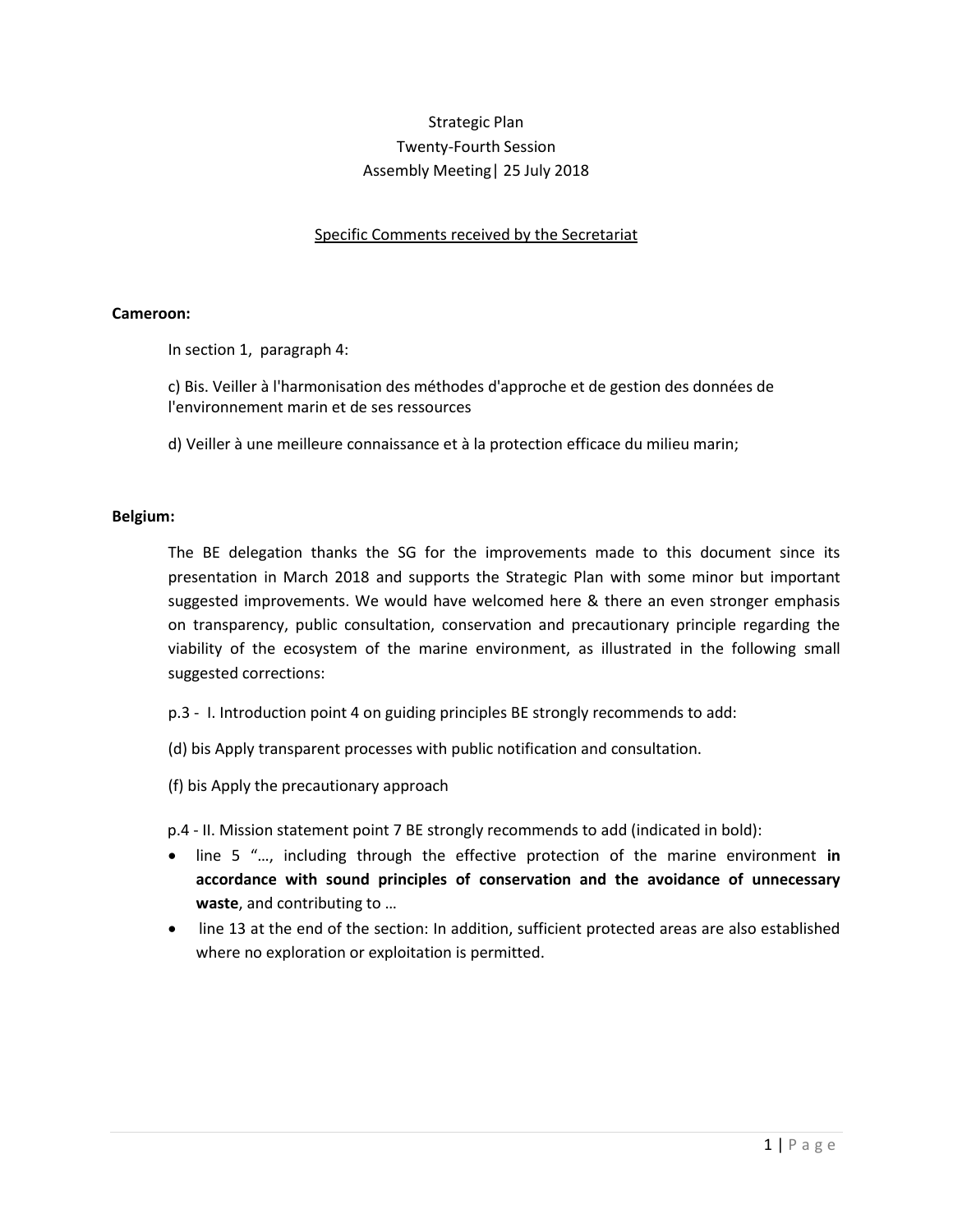p.5 - The need for exploitation regulations point 11 BE strongly recommends to change:

line 10, at the end : replacing "to make the transition" by "to ensure a sound regulation for".

p.9 - Strategic Direction 2.1 line 3, BE recommends to add (indicated in bold) "... on the basis of best available information, **public consultation** and in line with ..."

p.10 - Strategic Direction 3.2 line 3, BE strongly recommends to add at the end of the sentence: ..., to ensure sufficient protection of the deep seabed's habitats and biodiversity.

p.10 - Strategic Direction 3.4 BE strongly recommends to change "to assess the potential for activities in the Area to interfere with the ecological balance of the marine environment." to "to assess the potential **risks of** activities in the Area to interfere with the ecological balance of the marine environment."

## **Germany:**

Para. 4: We suggest to mention "transparency" explicitly. This would be an important clarification - and it would also be in line with para. 25 which refers to transparency as one of the guiding principle of the Authority.

Strategic direction 3.3: We suggest to include an additional reference to making also available relevant and non-confidential contractors' data.

Strategic Direction 8.2: We suggest toexchange "facilitate" by "ensure".

The delegation from Germany would like to support the remarks by NZL and CAN in relation to the Art. 154 review process and, therefore, we would like to state that a mid-term review of the Strategic Plan is not necessary.

## **Singapore:**

As raised in our intervention, Singapore would like to propose an addition to Strategic Direction 1.5, which currently refers to the safeguarding of interests of members of the Authority, and contractors. Our proposal is to add the words "as well as other users of the marine environment" at the end of Strategic Direction 1.5. In our view, this would more completely reflect the mandate of the Authority, which includes, for example, the promotion and encouragement of the conduct of marine scientific research. Such research may be undertaken by users other than members of the Authority, or contractors.